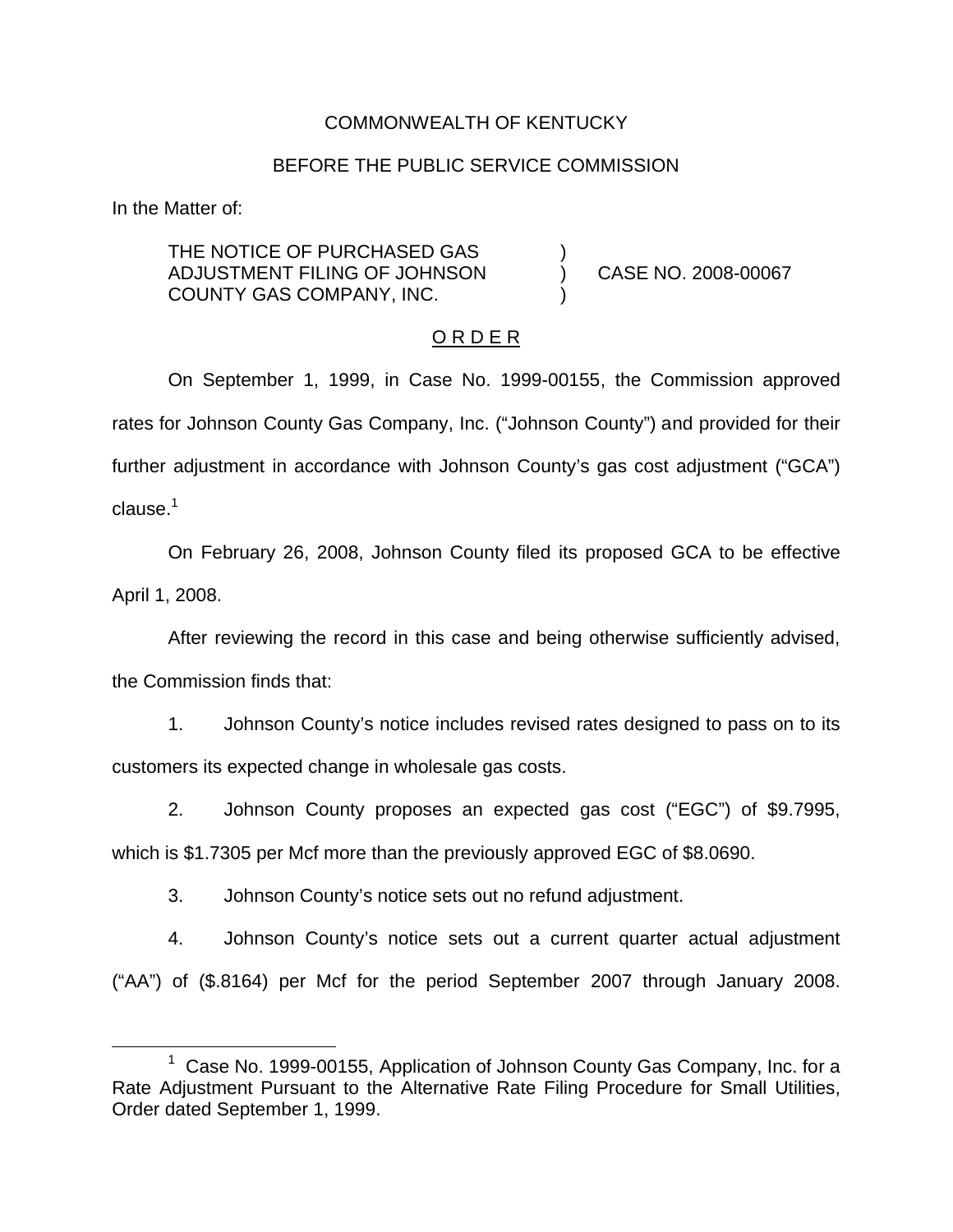Johnson County used incorrect EGCs in its calculation. Correcting for this produces a current quarter AA of (\$.1105) per Mcf. Johnson County's total AA is (\$3.1358) per Mcf, which is \$2.8509 per Mcf more than the previous total AA. Staff's revised calculations are attached as Appendix B.

5. Johnson County's notice sets out no current quarter balancing adjustment ("BA"). Johnson County's total BA is (\$.0382) per Mcf, which is no change from the previous total BA.

6. Johnson County's gas cost recovery rate is \$6.6255 per Mcf, which is \$4.5814 per Mcf more than the previous rate of \$2.0441.

7. Johnson County's adjustment in rates is fair, just, and reasonable, and should be approved for billing for service rendered by Johnson County on and after April 1, 2008.

IT IS THEREFORE ORDERED that:

1. Johnson County's proposed rates are denied.

2. The rates in the Appendix, attached hereto and incorporated herein, are approved for billing for service rendered on and after April 1, 2008.

3. Within 20 days of the date of this Order, Johnson County shall file with the Commission its revised tariffs setting out the rates approved herein.

-2- Case No. 2008-00067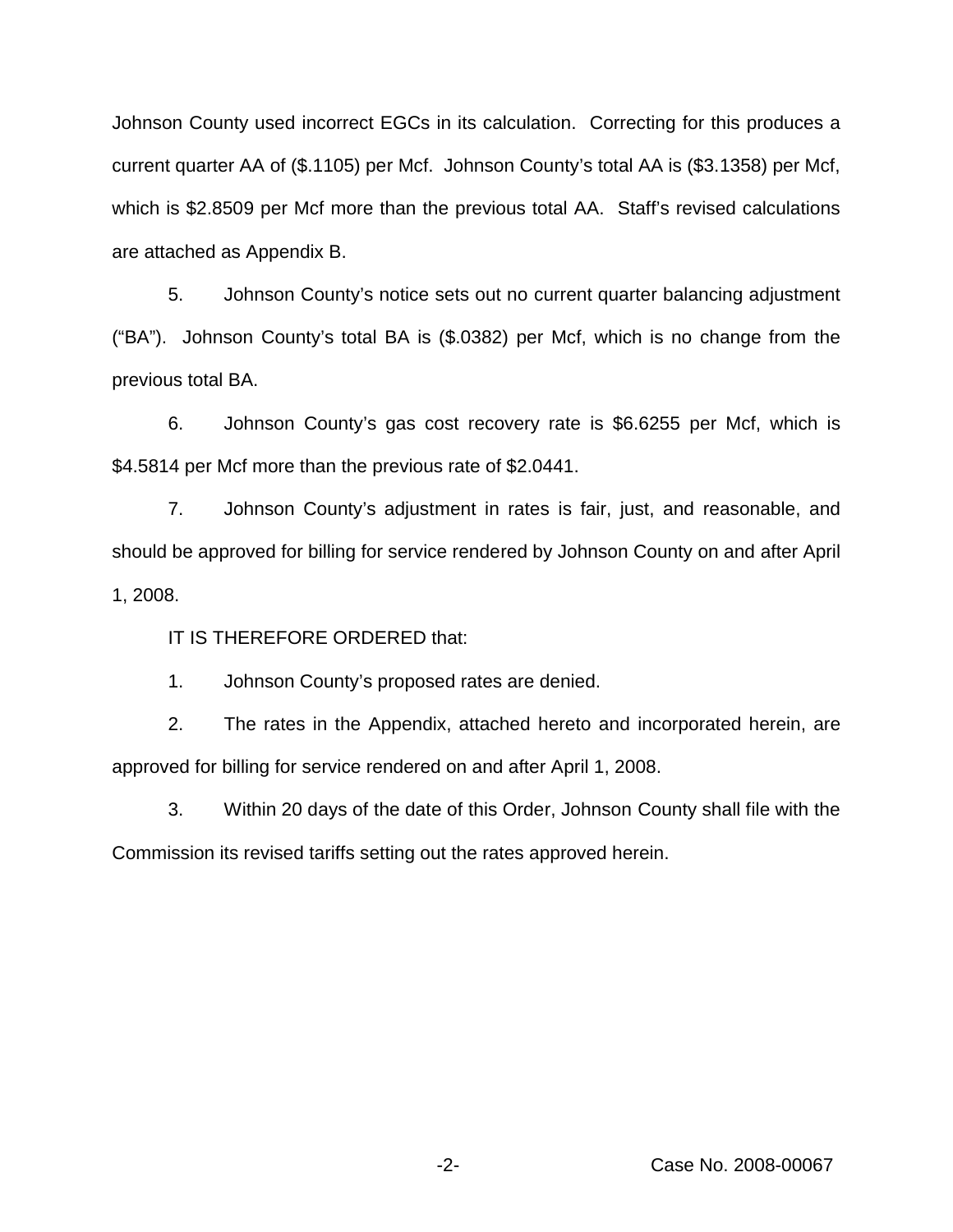Done at Frankfort, Kentucky, this 26<sup>th</sup> day of March, 2008.

By the Commission

ATTES Sfuntso Executive Director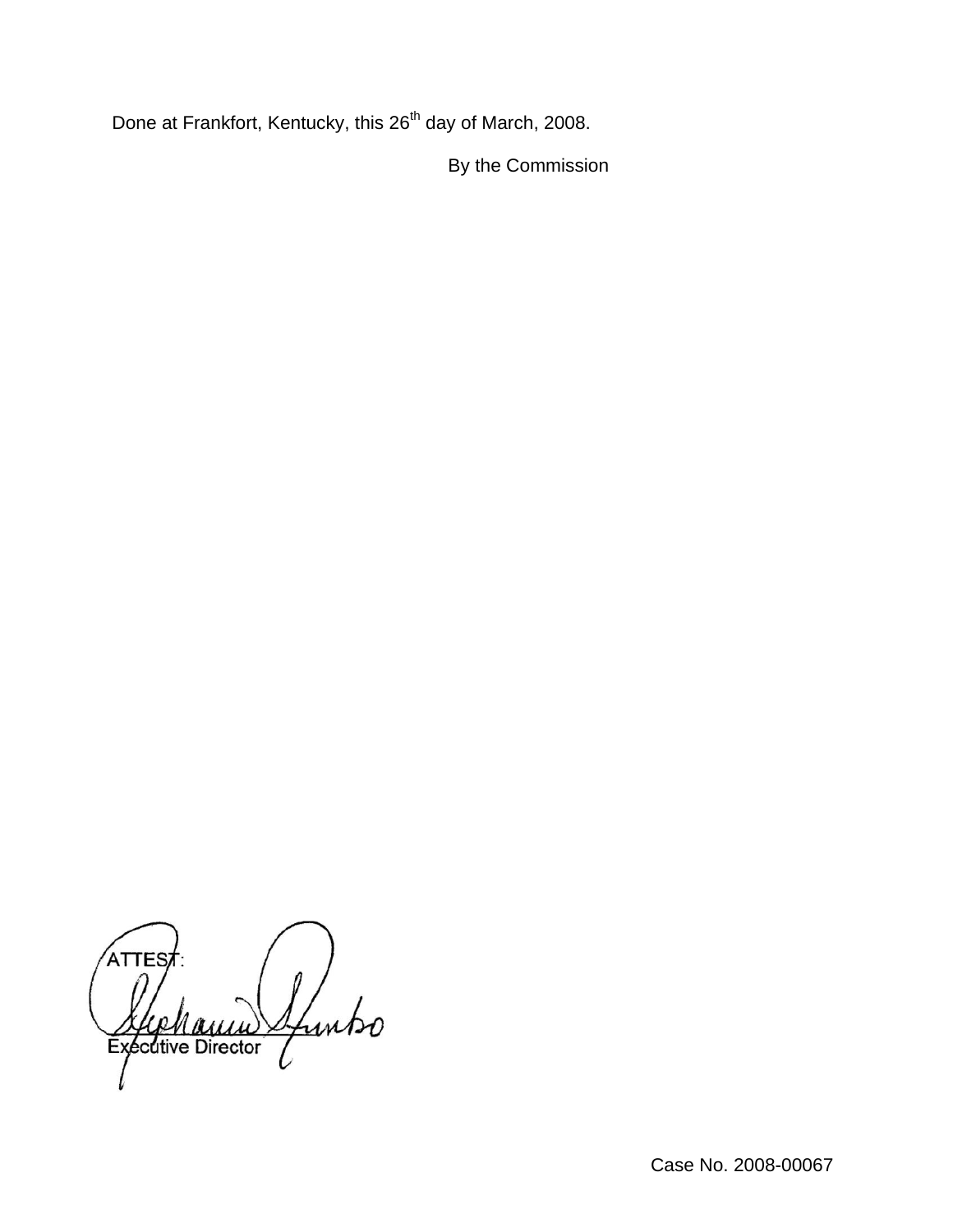### APPENDIX A

## APPENDIX TO AN ORDER OF THE KENTUCKY PUBLIC SERVICE COMMISSION IN CASE NO. 2008-00067 DATED MARCH 26, 2008

The following rates and charges are prescribed for the customers in the area served by Johnson County Gas Company, Inc. All other rates and charges not specifically mentioned herein shall remain the same as those in effect under authority of the Commission prior to the effective date of this Order.

### RATES:

#### **Residential**

|            | Monthly                                    | <b>Base Rate</b>     | <b>Gas Cost</b><br>Recovery<br>Rate | Total<br>Rate          |  |  |
|------------|--------------------------------------------|----------------------|-------------------------------------|------------------------|--|--|
|            | Minimum Bill 0-1 Mcf<br>All additional Mcf | \$6.9542<br>\$5.9542 | \$6.6255<br>\$6.6255                | \$13.5797<br>\$12.5797 |  |  |
| Commercial |                                            |                      |                                     |                        |  |  |
|            | Monthly<br>All Mcf                         | \$6.3042             | \$6.6255                            | \$12.9297              |  |  |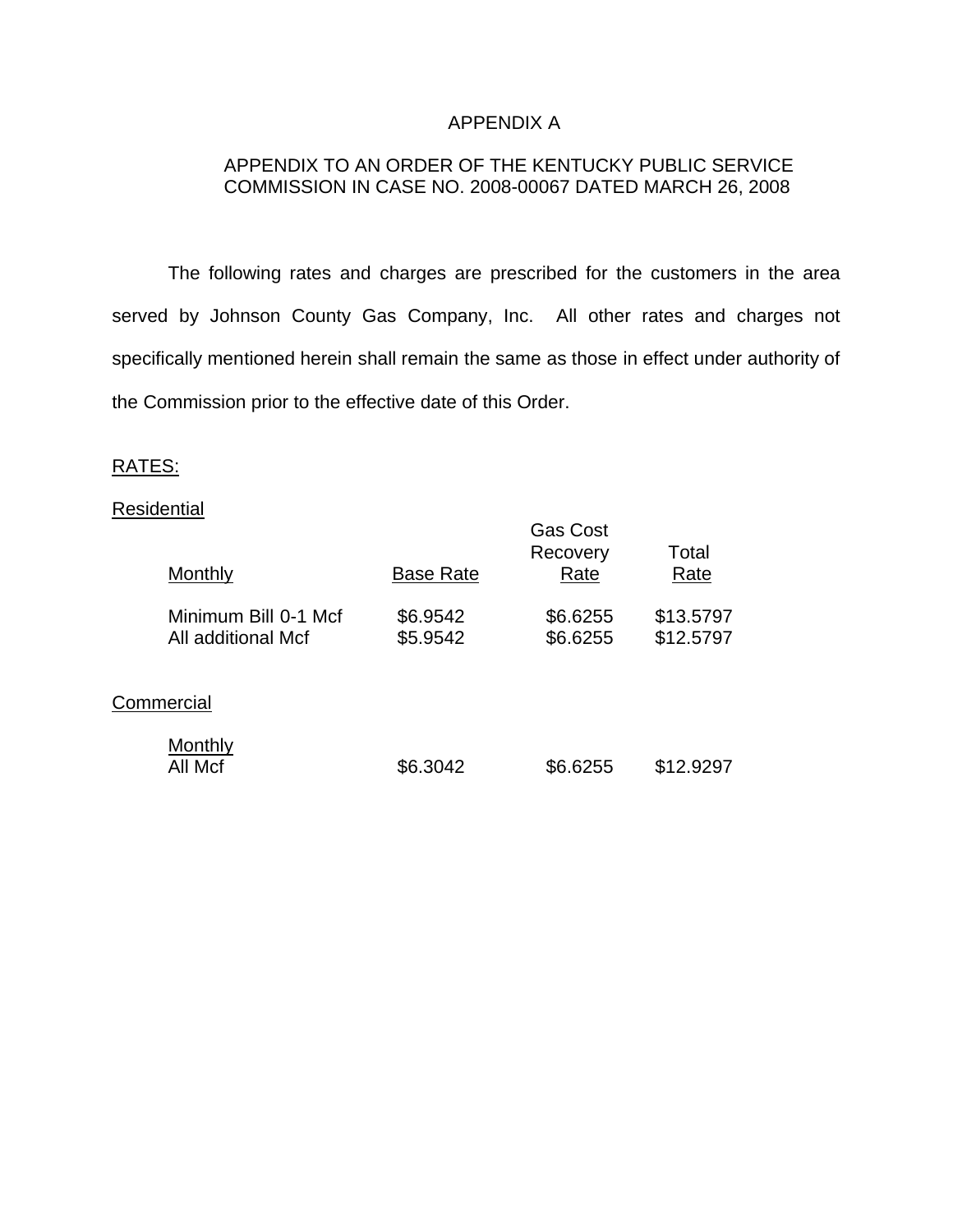# APPENDIX B

## APPENDIX TO AN ORDER OF THE KENTUCKY PUBLIC SERVICE COMMISSION IN CASE NO. 2008-00067 DATED MARCH 26, 2008